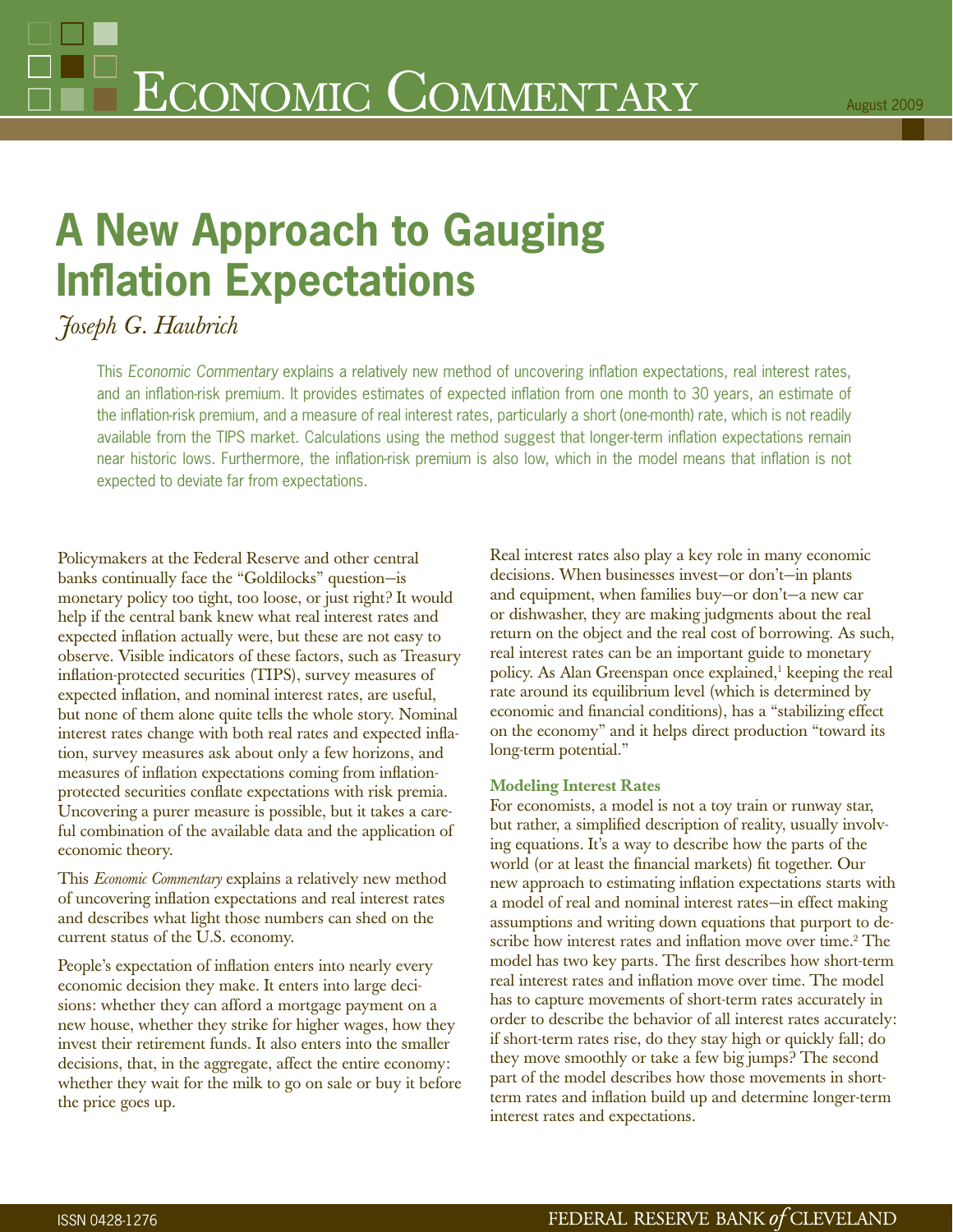# **1. Expected Inflation**



Note: As of September 1, 2009. Source: Author's calculations.

# **2. Ten-Year Expected Inflation and Infl ation-Risk Premium**

**Percentage yields**



Note: As of September 1, 2009. Source: Haubrich, Pennachi, and Ritchken (2008).

# **3. Real Interest Rate**



Note: As of September 1, 2009. Source: Haubrich, Pennachi, and Ritchken (2008). Economists think longer-term rates such as 10-year bonds are tied to shorter rates in two ways, and the model reflects both. The first and most influential determinant of longterm rates is market expectations of future short rates. Investing in a two-year bond is a lot like investing in two one-year bonds back to back: one now and another one a year later. The yields shouldn't get too far out of line. But because those two investments are not quite identical, longterm rates are also determined in part by something else. Because of risk, because investors don't know what rates will be next year—longer-term bonds embed a term premium in their rates, a risk factor that makes long-term rates different from the average of expected future short rates.

This means that the model also has to describe how investors incorporate risk into interest rates. This has two parts. One has to do with capturing the amount of risk perceived to exist, which is in effect, capturing how variable short-term rates and inflation are, and the other has to do with estimating the prices of those risks. These considerations introduce several new factors into the model, including separate variability measures for inflation and interest rates, and, because investors might feel differently about variability in interest rates and inflation, separate prices of risk.

The model also needs to match two ways of looking at the data on interest rates and expectations of inflation. One is the "time series" way—how a specific interest or expected inflation rate varies over time. The other is the "cross-section" approach, which at any given date (say June 2, 1995) lists the "term structure" of rates at one month, three months, one year, and so forth. An accurate model matches both the time-series side (how rates change over time) and the cross-section side (the pattern of long and short rates at any given time). Put another way, the guess about how expected inflation moves over time must also be consistent with the relationship between long and short rates. For example, if inflation is very persistent, then seeing a high inflation rate today implies nominal long-term interest rates should also be high, as they embed the inflation that is expected to continue.

The next step is to "calibrate" the model, which involves tweaking some key numbers in the equations until the model produces results that match actual data. Some examples of these key numbers—parameters, in economists' jargon—for the time series side are numbers describing things like how variable and persistent short-term real rates and inflation expectations are, and how large the price of risk is for both real rates and inflation. The calibration is done through a statistical analysis (in a rather complicated way we won't go into here). It's like calibrating a speedometer: once you measure the readings on a course you know, you can trust the reading in other situations.

In our case, the model gives predictions for nominal rates and inflation expectations derived from inflation swaps, and the parameters are moved around until predictions look sim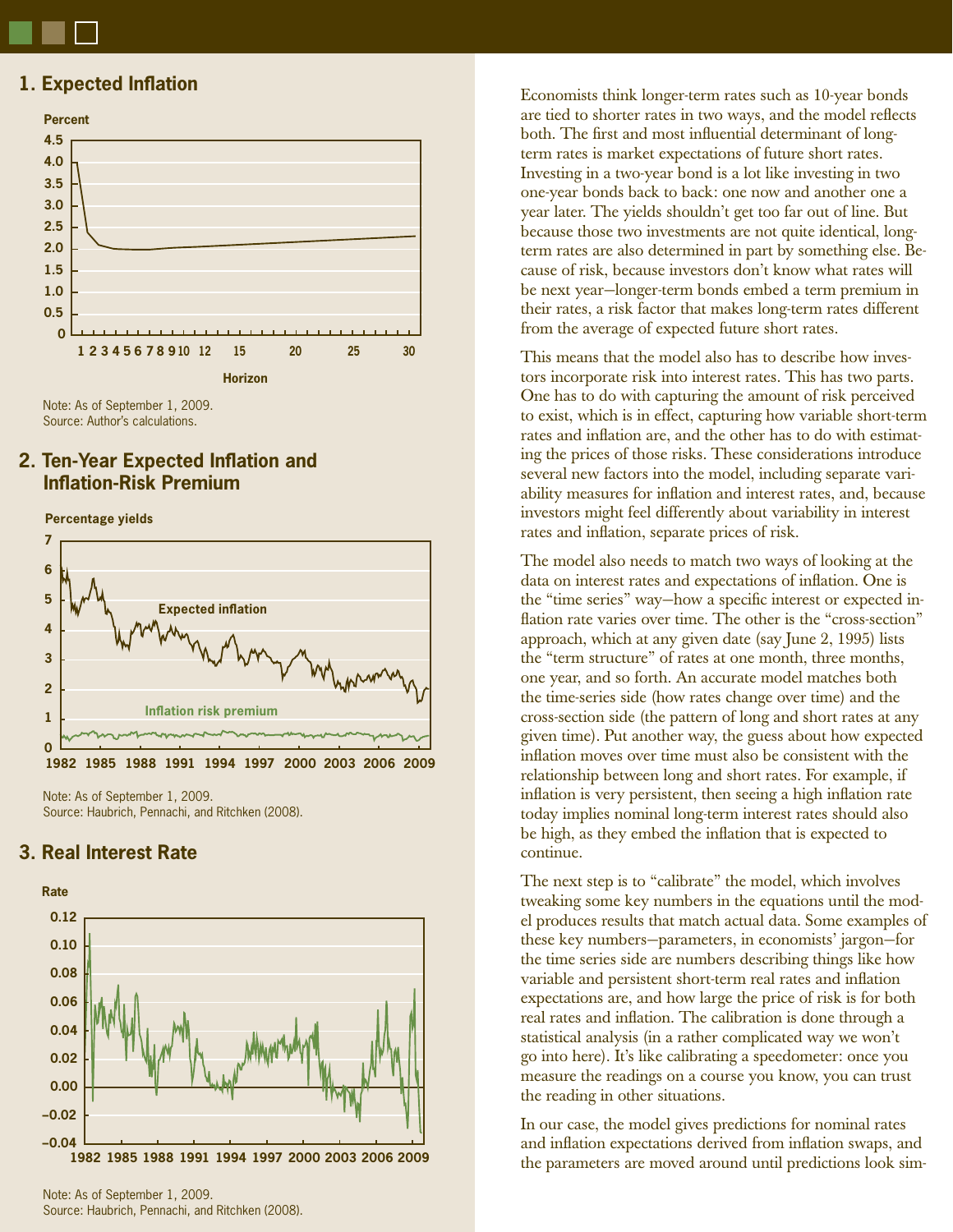ilar to the actual data. More specifically, the model tries to match the yields on Treasury securities from three months to 15 years. It matches expectations of inflation coming from three different sources: Blue Chip economic forecasts, which are short-term expectations of inflation over the next several quarters; the forecasts of the Survey of Professional Forecasters (SPF), which are opinions on inflation over the next 10 years; and inflation swaps (a financial derivative in which investors swap a fixed payment for payments based on the CPI), which run the gamut from one to 30 years. Knowing there is a close match on rates we can observe, such as actual interest rates and inflation, we are more confident about what the model tells us about things that we can't observe, such as risk factors and expectations over horizons that the surveys did not ask about.

#### **Lessons**

In a way, the story so far has been all about sharpening the knife. Now is the time to cut something with it. So what does the model tell us?

- It provides estimates of expected inflation from one month to 30 years.
- It provides an estimate of the inflation-risk premium.
- It provides a measure of real interest rates, particularly a short (one-month) rate, not readily available from the TIPS market.

### **Expected Inflation**

Figure 1 shows inflation expectations at an annual horizon of three months to 30 years. Despite a somewhat high onemonth expectation of 4 percent, expectations rapidly return to the neighborhood of 2 percent, showing only a gradual increase after five years. In the short run, it is common for inflation to fluctuate, particularly since Blue Chip, the SPF, and inflation swaps base their expectations on the Consumer Price Index (CPI), not any of the more stable inflation measures such as the core, the median, or the trimmed-mean CPI. Big shifts in oil, gas, and food often lead to big monthto-month changes in the CPI, which often average out over the longer term. From the standpoint of the central bank, it is the longer-term trend that matters: Monetary policy determines inflation over the long haul, but it has little effect on price changes stemming from a poor harvest or a strike in the oil fields. Figure 1 shows that inflation expectations settle down after about two years; this suggests that the Federal Reserve still has credibility in keeping inflation low and that the massive increase in its balance sheet and the accompanying increase in banking system reserves has not served to unanchor the public's expectations of inflation.

### *Infl ation-Risk Premium*

A key advantage of using this model is the ability to split out inflation expectations from the inflation-risk premium. Figure 2 plots them both for the 10-year horizon. There are three things to note in this figure. First, it documents

the long, slow effort to wring out inflation psychology from the public: It took about 20 years for inflation expectations to drop from over 6 percent to around 2 percent, where they have held roughly steady for the past six years. Implicit in this is the second point, that current expectations of longer-term inflation are near historically low levels, though up a bit from earlier this year. Finally, the inflation-risk premium is rather low and quite steady.

Finding the inflation-risk premium is particularly important because it addresses the accuracy of the so-called "break-even" measures of inflation expectations ("break-even" because investors break even on their returns if inflation is as expected). These break-even rates come from financial markets, either as the difference between the interest rate on nominal Treasury bonds, which are not protected against inflation, and TIPS, which are, or from inflation swaps, where one party makes a fixed payment to receive a payment indexed to the CPI. The problem is that the break-even rate includes a risk premium. This risk premium means that the break-even rate overstates expected inflation and that changes in the break-even rate might arise from changes in the risk premium, not changes in expected inflation.

The inflation-risk premium averages around one-half of a percent for most of the period. It also varies only between 29 and 61 basis points, effectively keeping between one-third and two-thirds of a percent over the 27-year period. Such a low and steady level means that outside of special periods, such as the present, break-even inflation rates provide a reasonable measure of expected inflation. The dominant portion of the breakeven rate, and by far the largest changes, come from the expectations, not the risk premium. So in most instances, a change in the break-even rate can safely be attributed to a change in expectations. In the end, the model ends up supporting the case for using TIPS as a gauge of inflation expectations.

### *Short-Term Real Rate*

TIPS provide a direct measure of real interest rates, but most TIPS are long-term, issued only in maturities of 5, 10, or 20 years. As time passes, of course, their time to maturity shortens, but even then they are not always traded very frequently. Our model, however, can produce (or estimate) short-term real rates. Knowing short-term real rates provides a crucial element in understanding monetary policy. Comparing actual real rates with what Alan Greenspan above termed the equilibrium rate, sometimes also called the natural or neutral real interest rate gives an idea of whether Fed policy is expansionary or contractionary. If the Fed sets rates so that the current real interest rate is above the natural rate, policy is contractionary, and if below, expansionary. If policy calls for tightness or ease, then rates must rise or fall. Of course, the natural rate can move around with changes in the economy, so the Fed may have to do quite a bit of raising and lowering just to stay neutral. Finding the real rate is also only half the battle, and probably the easier half at that: Policymakers also have to have some idea of what the equilibrium rate is.